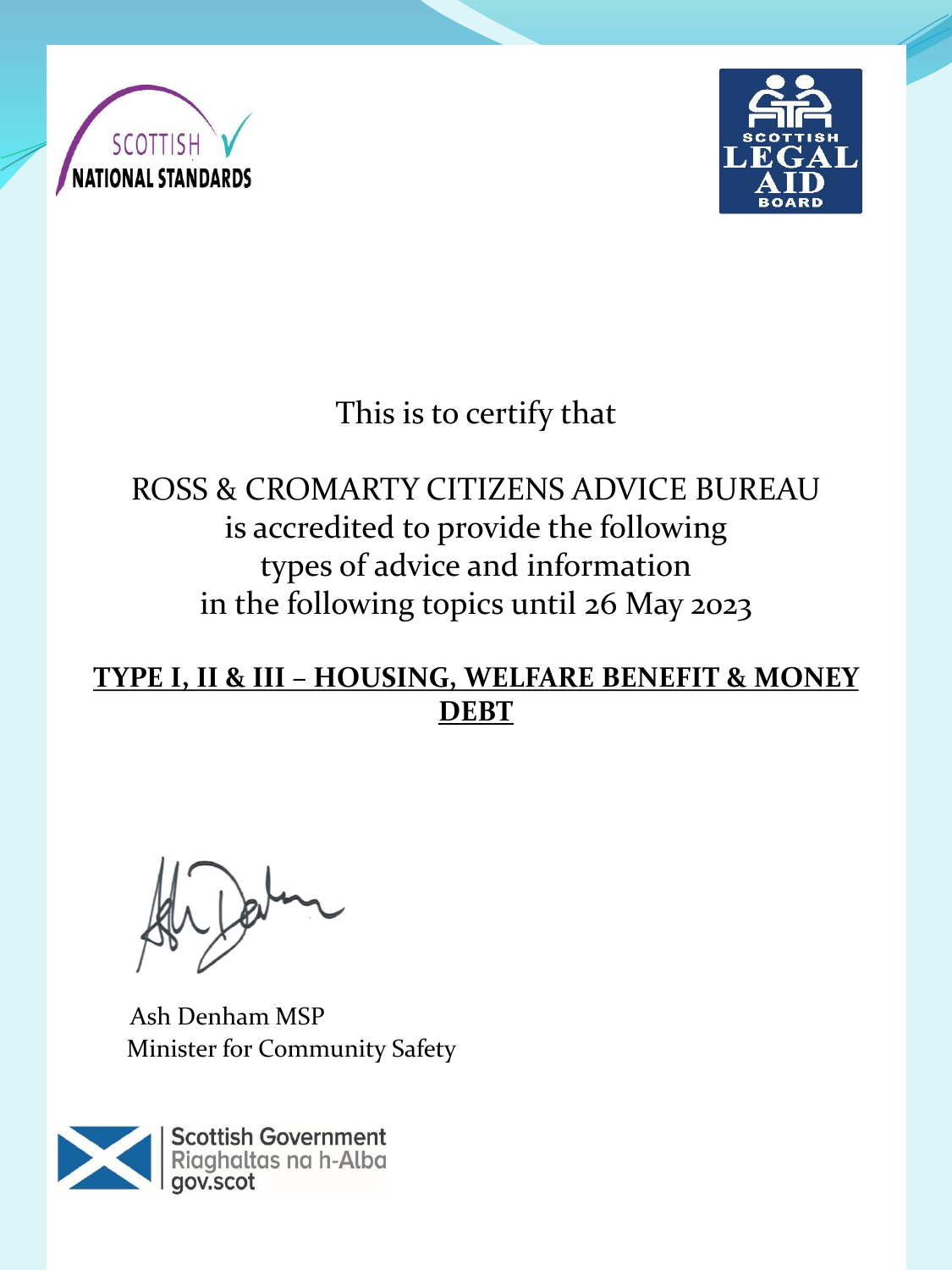### **COMPETENCY ACHIEVED**

### **2 Housing Specific Competences**

- 2.1 Rent Arrears Type III
- 2.2 Mortgages & Secured Loans Type III
- 2.3 Universal Credit for housing costs and Housing Benefit Adviser competences – Type III
- 2.4 Disrepair in Rented Housing Type III
- 2.5 Housing Options Type III
- 2.6 Discrimination in Housing Type III
- 2.7 Eviction Type III
- 2.8 Anti-Social Behaviour Type III
- 2.9 Harassment and Illegal Eviction– Type III
- 2.10 Homelessness Type III
- 2.11 Relationship Breakdown Type III
- 2.12 Rent: Private Sector Type III
- 2.13 Security of Tenure Type III
- 2.14 Statutory Tenancy Rights Type III
- 2.15 Repair and Improvement Grants Type III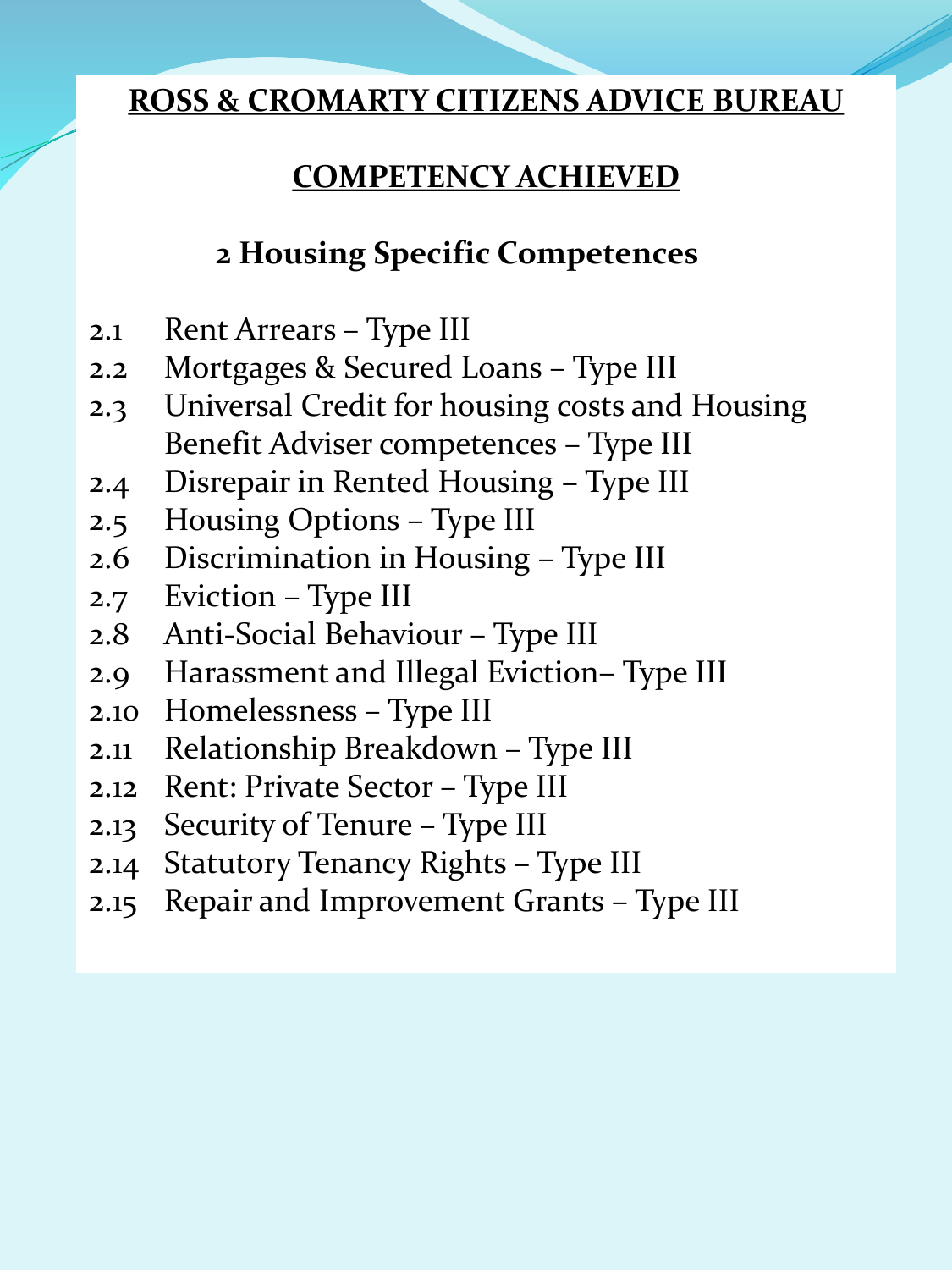### **3 Money and Welfare Benefits Related to Advice Competences – Foundation Knowledge**

- 3.1 Administrative Structure of the Benefits and Tax Credits Systems – Type III
- 3.3 Claims & Backdating Type III
- 3.4 Decision-Making, Disputes and Appeals Type III
- 3.5 Benefit & Tax Credit Overpayments Type III
- 3.6 Assessment, Initial Decision-Making & Holding Activity in Debt Cases – Type III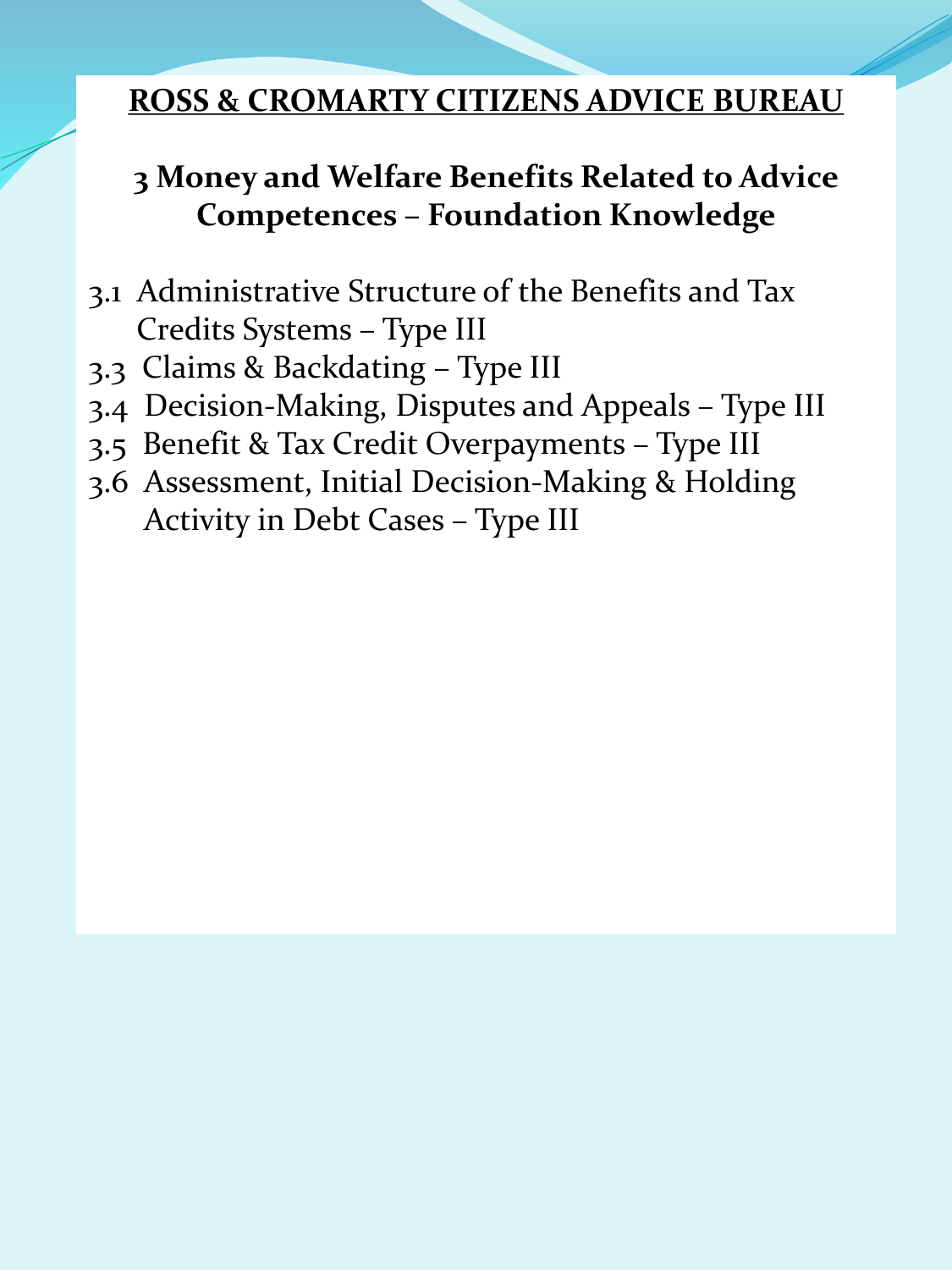### **4 Money and Welfare Benefits Related Advice Competences – Specialist Areas**

- 4.1 Means-Tested Benefits Type III
- 4.2 Universal Credit Type III
- 4.3 Tax Credits Type III
- 4.4 The Social Fund & the Scottish Welfare Fund. Type III
- 4.5 The Impact of Work on Benefits Type III
- 4.6 Child Element of Universal Credit, Child Benefit, Kinship Care Allowance & Guardian's Allowance – Type III
- 4.7 State Retirement Pension Type I
- 4.8 Personal Independence Payment, Disability Living Allowance & Attendance Allowance – Type III
- 4.9 Benefits for People who have Limited Capability for Work – Type III
- 4.10 Benefits for Industrial Injury and Disease Type III
- 4.11 Benefits for Veterans Type III
- 4.12 Carers Allowance Type III
- 4.13 Jobseeker's Allowance– Type III
- 4.14 Benefits for Maternity, Paternity and Adoption Type III
- 4.15 Bereavement Benefits Type III
- 4.16 Benefits for People in Public Care Type III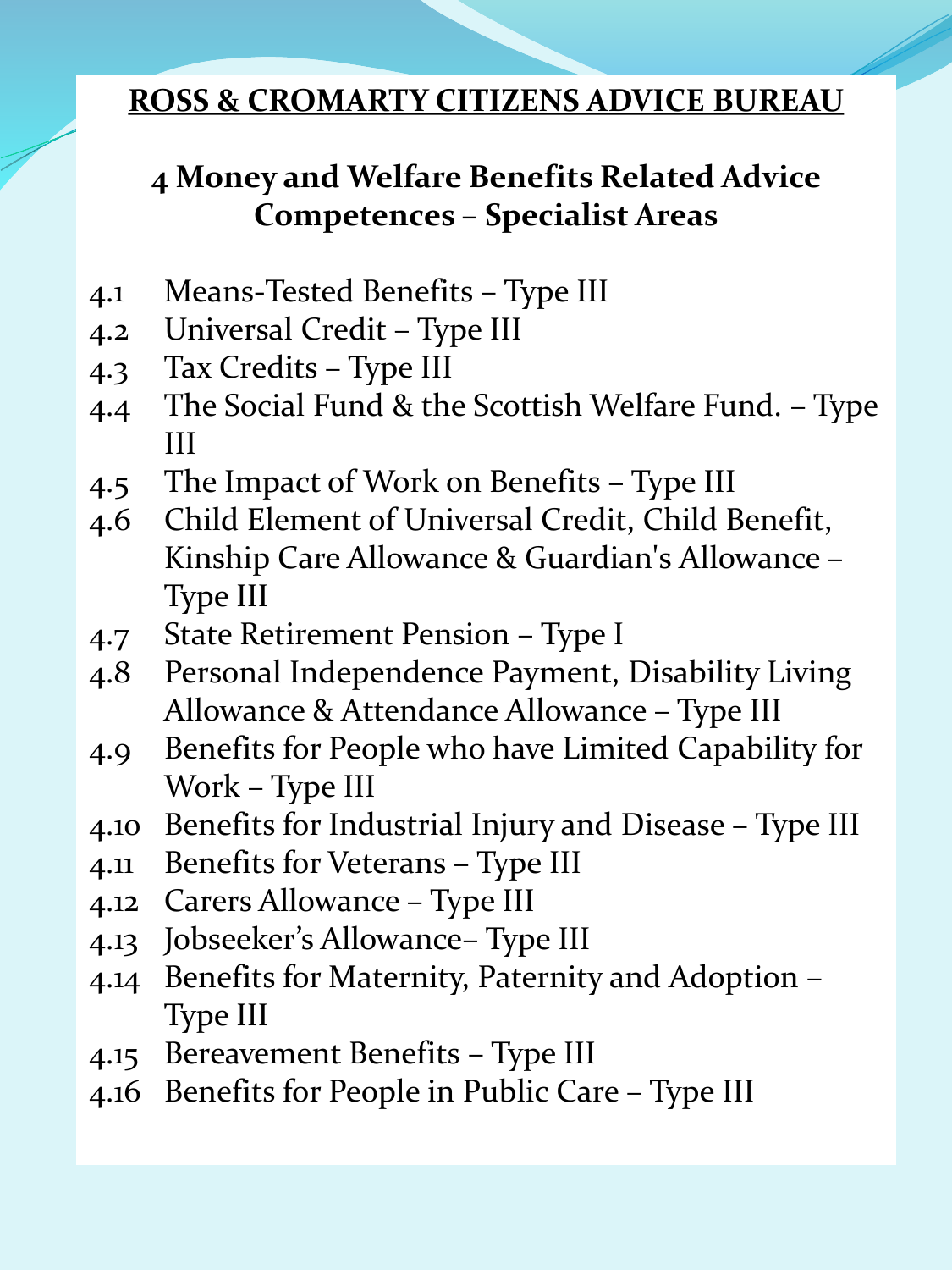### **4 Money and Welfare Benefits Related Advice Competences – Specialist Areas Cont.**

- 4.17 Benefits for Students Type III
- 4.18 Benefits for People from Abroad and/or who are Subject to Immigration Control – Type III
- 4.19 Ancillary Benefits Type III
- 4.20 Financial Statements Type II
- 4.21 Liability for Debts, Extortionate Credit, Unfair Contract Terms, Unenforceable Debts, Creditor Malpractice, Codes of Practice, etc – Type II
- 4.22 Identifying & Agreeing Options in Debt Cases – Type II
- 4.23 Negotiating & Making Offers to Creditors– Type II
- 4.24 Diligence, Diligence Stoppers and Court Proceedings – Type III
- 4.25 Bankruptcy & Trust Deeds– Type III
- 4.26 The Debt Arrangement Scheme– Type III
- 4.27 Recalls & Appeals against Court Decrees and Orders – Type III
- 4.28 Utility Debts Type II
- 4.29 Local and national Tax Debts Type II
- 4.30 Rent Arrears Type III